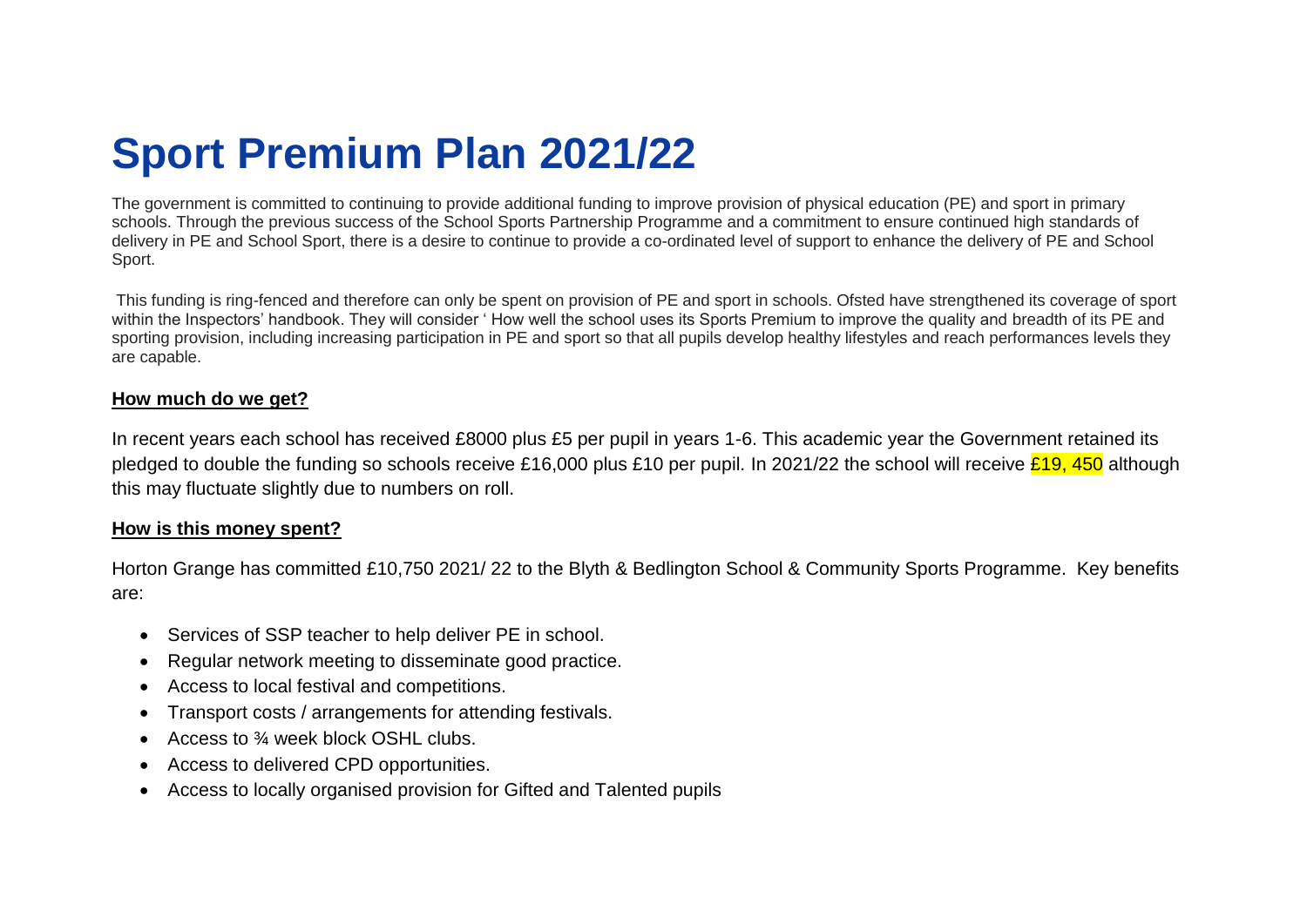- Access to leaders in secondary school to support with Primary PE events.
- Advice and support on health and safety in PE

**NOTE: Due to another period of partial opening and on-going COVID restrictions throughout 20 / 21 many aspects of this plan have once again been carried forward to ensure intended impact is achieved 21 / 22 .** 

**Summary planned spend:**

| Income from pupil premium $+$ carry  | Pre allocated substantial outgoings  | <b>Remaining budget to allocate</b>    |
|--------------------------------------|--------------------------------------|----------------------------------------|
| forward                              |                                      |                                        |
|                                      |                                      |                                        |
| <b>Sport premium: £19, 450</b>       | Sports Partnership: £10,750          | £4418                                  |
|                                      |                                      |                                        |
| Carry forward £1,774 (to be spent by | PE apprentice second year (September | £5578.25- allocated in green below and |
| March 22)                            | to January): <b>£3056</b>            | therefore predicted overspend on       |
|                                      |                                      |                                        |
| <b>Total £21,224</b>                 | <b>Total: £16, 806</b>               | school sport £1160                     |
|                                      |                                      |                                        |
|                                      |                                      |                                        |

| Evidence from SE         | Key objective and expected impact    | Action                               | Cost (estimated)                     |
|--------------------------|--------------------------------------|--------------------------------------|--------------------------------------|
| (where relevant)         |                                      |                                      |                                      |
| <b>School Games Mark</b> |                                      |                                      |                                      |
| Whilst the sports        | To gain School Games Mark            | Aut 1 – New PE leads to research     | 2 x $\frac{1}{2}$ day release for PE |
| premium funding          | (silver level) and be well placed to | and be clear on criteria.            | lead (cost covered within)           |
| has improved             | apply for gold level in 2022 / 23.   |                                      |                                      |
| provision in recent      |                                      | PE leads to develop action plan to   | <b>Proportion of PE</b>              |
| years no                 | <b>Intended impact</b>               | achieve elements of silver level for | apprentice during                    |
| applications have        |                                      | school games.                        | Autumn term (£1500)                  |
| been made for            | <b>Engagement - all pupils are</b>   |                                      |                                      |
| <b>School Games Mark</b> | provided with 2 hours of physical    | Spring – monitor progress to         | Equipment for sports                 |
| to assess                | activity per week                    | reaching standard and plan next      | leader (£100)                        |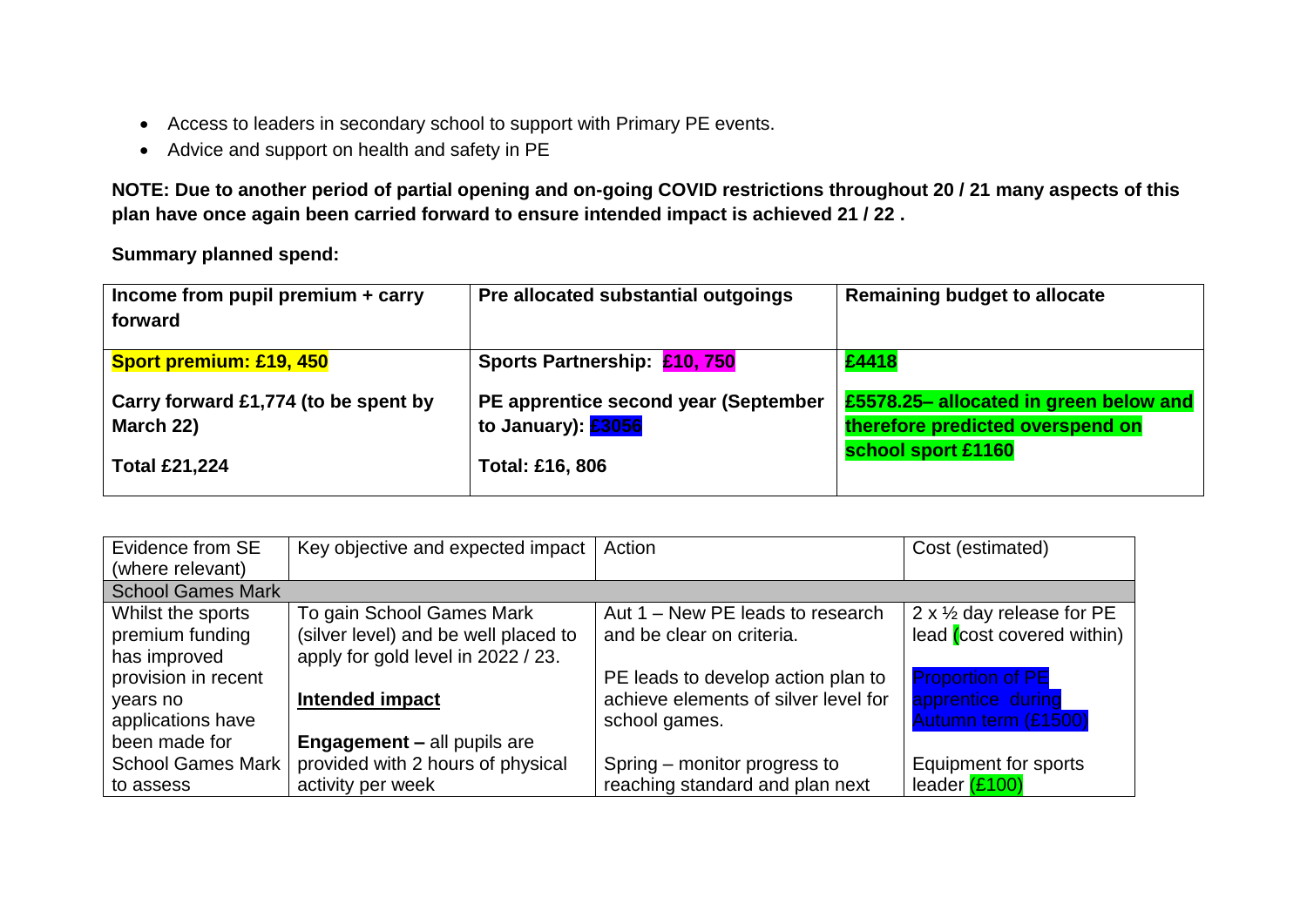| improvements and      | At least 35% of pupils take part in | steps accordingly.            |  |
|-----------------------|-------------------------------------|-------------------------------|--|
| sustainability. In    | extra curricular physical activity  |                               |  |
| 2019 / 20 school      | per week.                           | Summer – make application and |  |
| made good             | Targeted provision for the least    | again award.                  |  |
| progress towards      | active results in 10% taking up     |                               |  |
| this prior to school  | activity which is sustained for a   |                               |  |
| closure in March      | year.                               |                               |  |
| 2020. Restriction     |                                     |                               |  |
| from Feb 2020 also    | Developing competitive sport -      |                               |  |
| impacted on           | take part in 1 x personal / digital |                               |  |
| participation in      | challenge, 6 x intra school sports  |                               |  |
| festivals et due to   | competition and 4 x inter school    |                               |  |
| social distancing     | sports competition.                 |                               |  |
| measures. During      | Use the School Games format to      |                               |  |
| 20/21 application     | provide the opportunity through     |                               |  |
| process was on        | inter-school competition to take    |                               |  |
| hold again due to     | part in B team standard             |                               |  |
| another period of     | competition.                        |                               |  |
| school closure and    | Promote the school games            |                               |  |
| further restrictions. | inclusive of physical activity to   |                               |  |
| School did receive    | parents and community through       |                               |  |
| participation         | newsletters etc.                    |                               |  |
| certificates towards  |                                     |                               |  |
| school games and      | <b>Workforce</b> $-$ broadening the |                               |  |
| the participation in  | range of opportunities              |                               |  |
| virtual school        | Engage a group (sports leaders) of  |                               |  |
| games.                | children in leading and managing    |                               |  |
|                       | school games activity.              |                               |  |
|                       |                                     |                               |  |
|                       | Increasing and sustaining           |                               |  |
|                       | participation - have active links   |                               |  |
|                       | with a least 3 local community      |                               |  |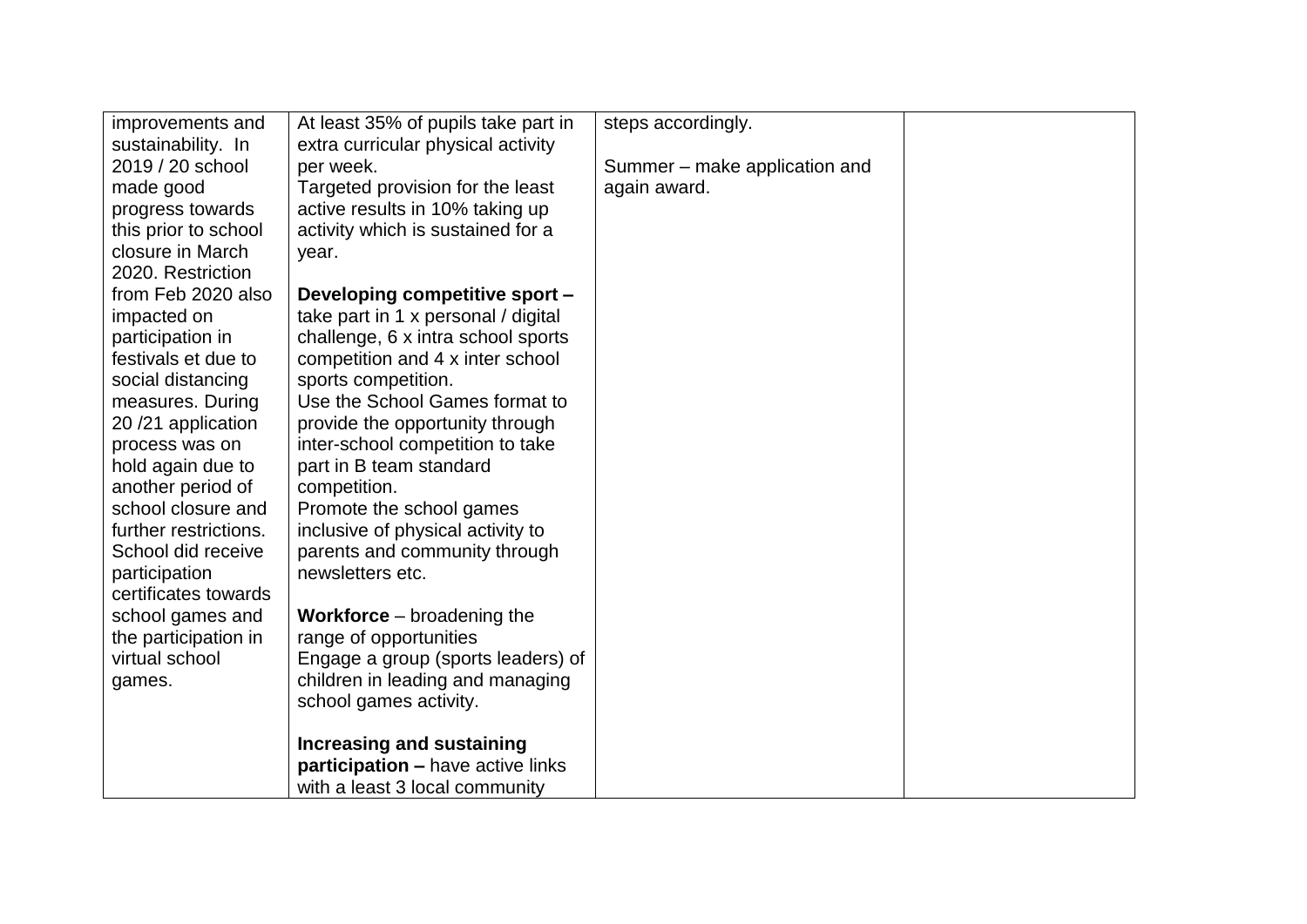|                                    | physical activity providers,<br>including one where taster<br>sessions are provided on school<br>site (link active week). |                                                            |                                 |
|------------------------------------|---------------------------------------------------------------------------------------------------------------------------|------------------------------------------------------------|---------------------------------|
|                                    | Physical education / curricular PE (delivery and leadership)                                                              |                                                            |                                 |
| 1) Standards in PE                 | To continue to improve the quality                                                                                        | SSP specialist teacher to deliver                          | <b>Weekly PE delivery from</b>  |
| were improved                      | of PE teaching further across                                                                                             | PE to weekly throughout year to                            | qualified PE teacher            |
| during 19 / 20 as a                | schools so that standards improve                                                                                         | raise standards and model                                  | <b>linked to Sports</b>         |
| result of specialist               | despite any staffing change.                                                                                              | effective delivery -                                       | <b>Partnership £6540</b>        |
| teaching throughout                |                                                                                                                           | Rotation of observation for staff                          |                                 |
| year and improved                  |                                                                                                                           | CPD followed by coaching model                             |                                 |
| internal specialist                | <b>Intended impact</b>                                                                                                    | (not used for PPA cover)                                   |                                 |
| capacity. Deep dive                | Specialist PE teacher linked to                                                                                           |                                                            |                                 |
| process found the                  | sports partnership and PE lead                                                                                            | Sports coach to deliver weekly PE                          | <b>Weekly delivery from</b>     |
| quality of education               | coaches and develops staff so that                                                                                        | sessions to supplement.                                    | sports coach linked to          |
| in PE to be good.                  | quality of teaching continues to                                                                                          |                                                            | <b>Sports Partnership £2500</b> |
| Staff observation of               | improves.                                                                                                                 | EYFS teacher with strengths in                             |                                 |
| specialist was better              |                                                                                                                           | gymnastics to deliver Gymnastics                           |                                 |
| planned but due to                 | Observations of PE teaching                                                                                               | clubs across EYFS and KS1                                  |                                 |
| year not being                     | across PE are of consistent good                                                                                          |                                                            |                                 |
| completed the plan                 | quality so that it is consistent with                                                                                     | PE specialist TA to run football and<br>multi skills clubs | Staff release                   |
| was not completed.<br>PE teaching, | the best.                                                                                                                 |                                                            |                                 |
| although improving                 |                                                                                                                           | Utilise teaching strengths in PE<br>LT (Y5/6)              | £100                            |
| is not yet consistent              |                                                                                                                           | AR (Y3/4)                                                  |                                 |
| with the best across               |                                                                                                                           | CJ (Y1/2)                                                  |                                 |
| school. Due to                     |                                                                                                                           | JH (EYFS)                                                  |                                 |
| COVID this was not                 |                                                                                                                           |                                                            |                                 |
| build upon in 20 / 21              |                                                                                                                           | Source gymnastics CPD for staff in                         |                                 |
|                                    |                                                                                                                           | KS2 and implement as part of PE                            |                                 |
|                                    |                                                                                                                           | curriculum CPD (summer term)                               |                                 |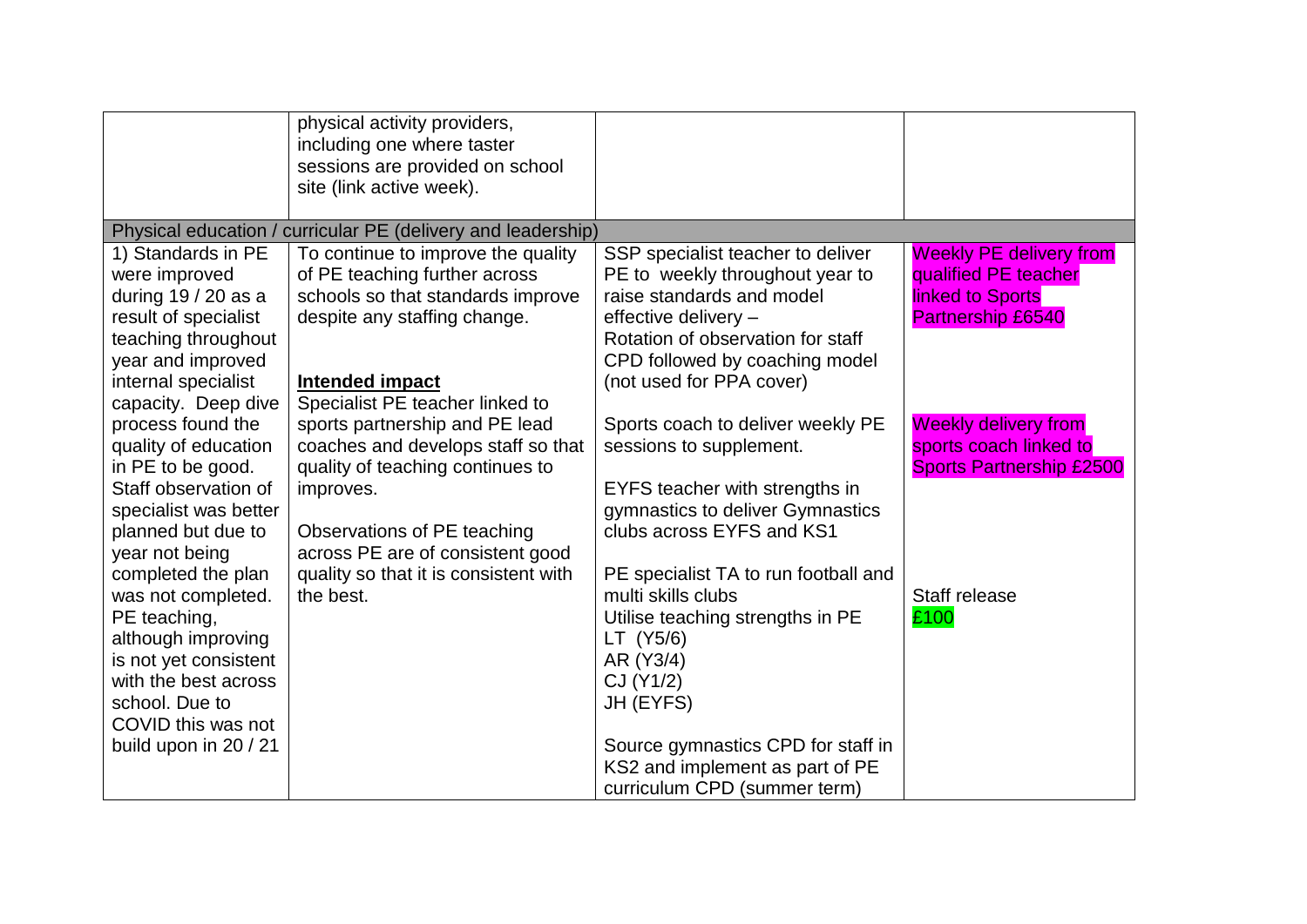| Capacity is<br>improving with 4 x<br>PE specialists in<br>house.<br>1 x PE apprentice<br>strengthened<br>capacity as she<br>progress to second<br>year of programme<br>(dance and hockey<br>specialism). Due to<br>bubble system this<br>could not be further<br>build upon in 20 /<br>21. Nov 21 PE<br>apprentice<br>appointed to<br>specialist PE for<br>PEAK education.<br>Too late to recruit<br>for this academic<br>year to replace. |                                                                                                                                                                                                  | Create KS2 specialist PE TA role<br>from Nov $21 -$ July 21 to replace<br>PE apprentice (key role to drive<br>active lunch times, run sports<br>related clubs, lead sports leaders)                                                       | Active lunch time role<br>£2029<br>After school sports clubs<br>£1124.28  |
|--------------------------------------------------------------------------------------------------------------------------------------------------------------------------------------------------------------------------------------------------------------------------------------------------------------------------------------------------------------------------------------------------------------------------------------------|--------------------------------------------------------------------------------------------------------------------------------------------------------------------------------------------------|-------------------------------------------------------------------------------------------------------------------------------------------------------------------------------------------------------------------------------------------|---------------------------------------------------------------------------|
| Due to strategic<br>planning for<br>capacity building<br>shadow PE took on<br>role of over arching<br>PE lead in Sept 21<br>and is well placed to<br>drive improvements.                                                                                                                                                                                                                                                                   | PE lead to continue to drive<br>improvements within PE.<br>Key focus – planning and<br>progression linked to<br>outcomes of deep dive<br>process.<br>Support with delivery<br>through modelling. | PE lead to develop own action plan<br>linked to monitoring in 20/21 linked<br>to achieving School Games Mark<br>(silver) – Aut 1<br>PE lead revises clear long term<br>plan (curriculum intent document)<br>for PE which meets curriculum | <b>CPD through partnership</b><br>model and use of<br>collective funding. |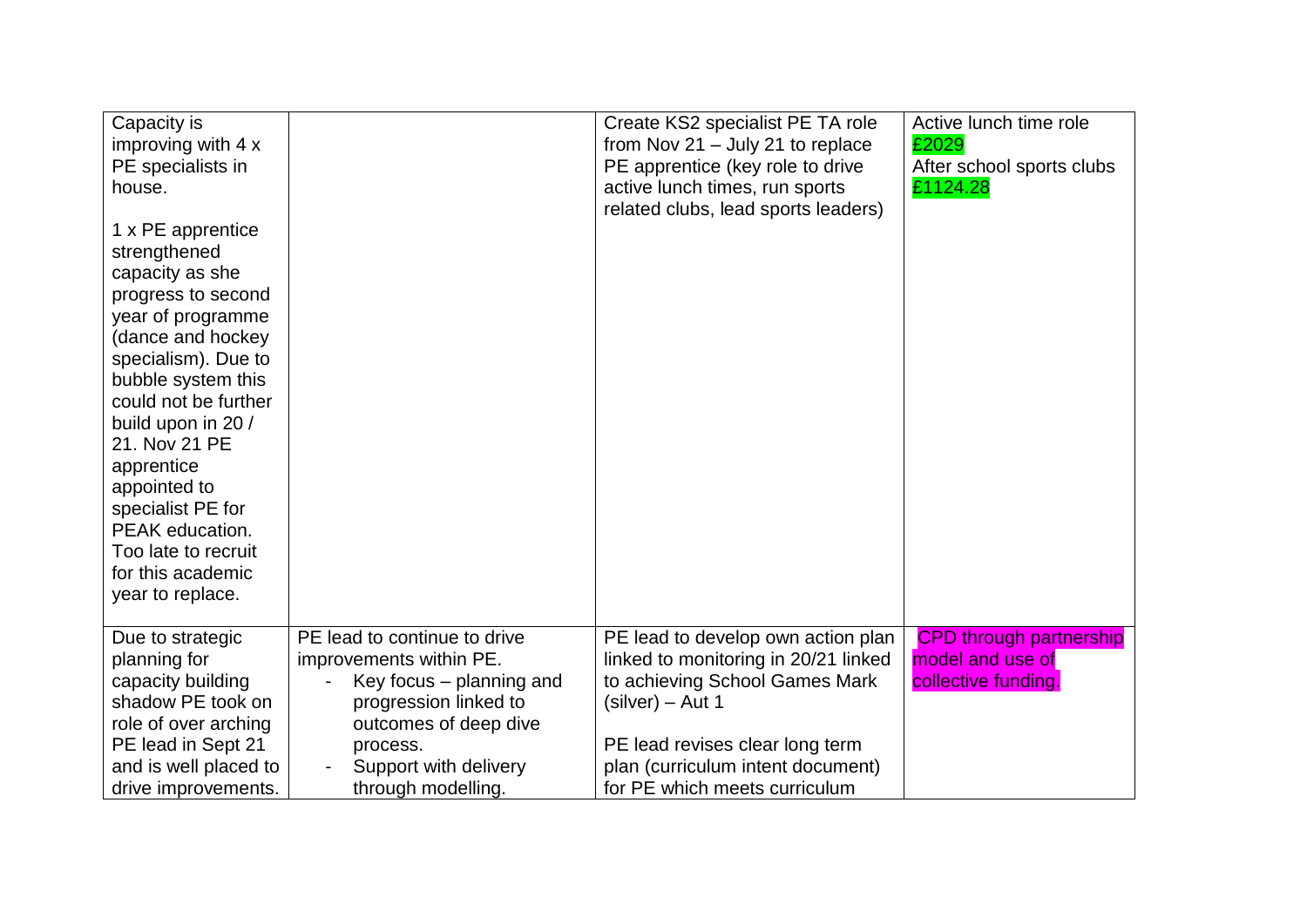| There is also an                                          | Achieving school games<br>mark (silver)                                                                                                                                                                                                                      | requirements and needs of<br>children at HG and signposts                                                                                                                                                                                                                                                                |  |
|-----------------------------------------------------------|--------------------------------------------------------------------------------------------------------------------------------------------------------------------------------------------------------------------------------------------------------------|--------------------------------------------------------------------------------------------------------------------------------------------------------------------------------------------------------------------------------------------------------------------------------------------------------------------------|--|
| EYFS member of                                            |                                                                                                                                                                                                                                                              | appropriate resources to support                                                                                                                                                                                                                                                                                         |  |
| staff who leads on<br>physical<br>development in<br>EYFS. | Intended impact<br>PE lead has an accurate view of<br>what has been embedded since<br>2019/20 and the further<br>improvements made in the quality<br>of PE provision across school and<br>plans for next step actions.<br>Quality of provision improves as a | planning and delivering. (also link<br>to competitive school sport cycle)<br>Ensure focus on ABC in key stage<br>sports specific in KS2. There<br>should be clear vertical, horizontal<br>and diagonal links with a focus on<br>health and fitness.<br>PE leads organise specialist<br>teaching and direct / supports PE |  |
|                                                           | result of planned action from<br>outcomes of the PE deep dive.                                                                                                                                                                                               | apprentice / specialist sports TA                                                                                                                                                                                                                                                                                        |  |
|                                                           | Observations of PE teaching<br>across PE are of consistent good<br>quality.                                                                                                                                                                                  | SL monitors planning half termly<br>and feedbacks to staff.<br>SL to audit staff confidence and<br>CPD needs and build on<br>information gained.<br>SL to lead staff CPD session 1 x<br>term (from spring) modelling a high                                                                                              |  |
|                                                           |                                                                                                                                                                                                                                                              | quality PE lesson, developing<br>ethos of enjoyment in sport and<br>emphasising the essence and<br>fluency of the subject. Re- audit<br>staff confidence.                                                                                                                                                                |  |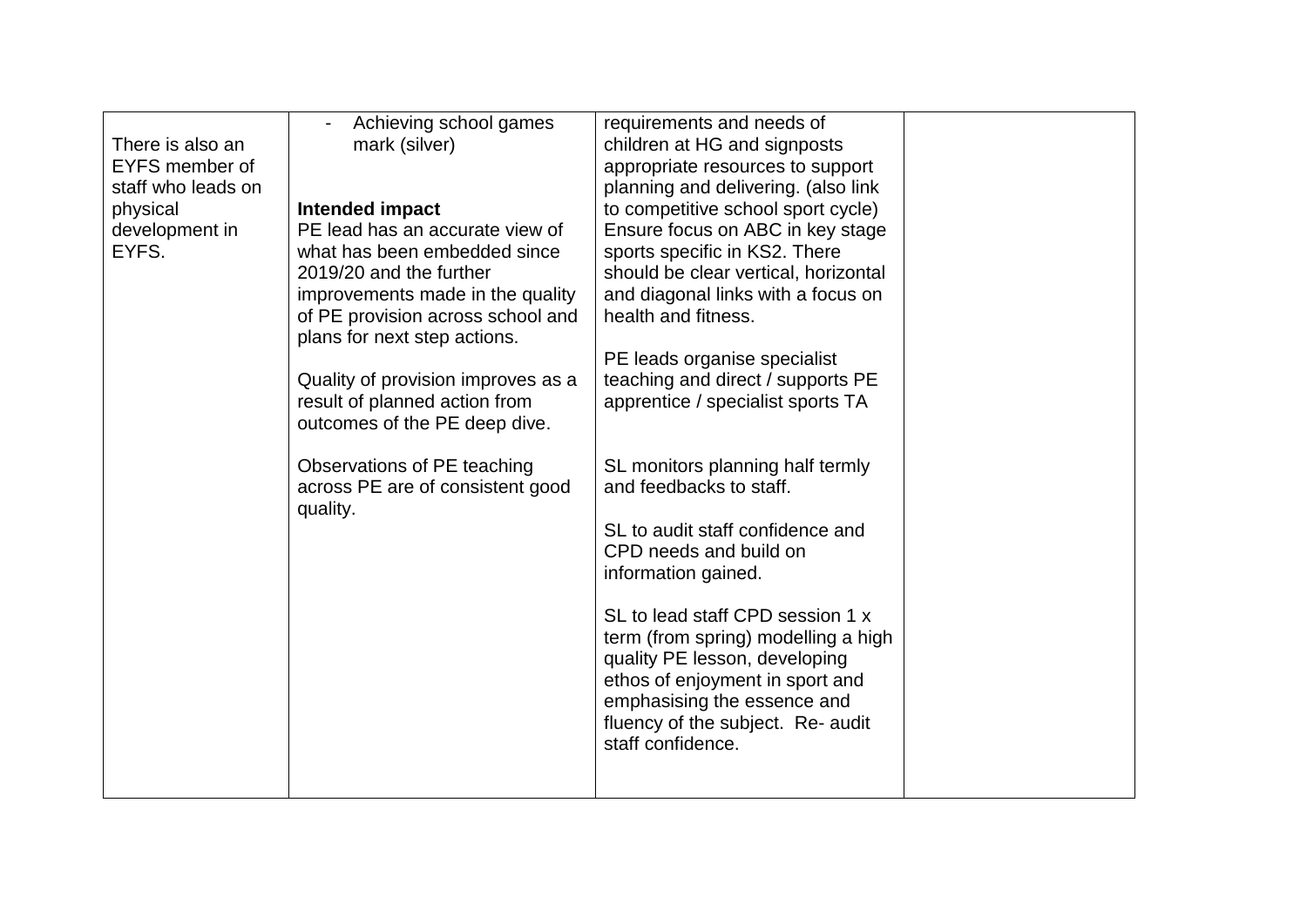| <b>Healthy Active</b><br>Lifestyles                                                |                                                                                                                                                                     |                                                                                                                                                    |                                                                  |  |
|------------------------------------------------------------------------------------|---------------------------------------------------------------------------------------------------------------------------------------------------------------------|----------------------------------------------------------------------------------------------------------------------------------------------------|------------------------------------------------------------------|--|
|                                                                                    |                                                                                                                                                                     |                                                                                                                                                    |                                                                  |  |
| Due to pandemic<br>opportunities for<br>children to be<br>involved in sport in     | Increase in the participation in<br>sport during school holidays and<br>out of school.                                                                              | SL to sign post children to sports<br>camps etc during holidays and<br>survey uptake.                                                              | <b>Non</b>                                                       |  |
| the community have<br>been limited.                                                | Intended impact<br>% of children who attend sports<br>related activities in the holidays                                                                            | SL to keep a record and monitor<br>uptake                                                                                                          |                                                                  |  |
|                                                                                    | increases as a result of<br>signposting.                                                                                                                            | SL to make connections and invite<br>3 x physical activity provider and<br>invite in to assemblies to promote<br>physical activity outside school. |                                                                  |  |
| Sports leaders roles<br>began again in<br>2019/20 but due to<br>school closure did | To reintroduce and develop mini<br>sports leaders (Y5/Y6) to run<br>active lunch time sessions<br>supported by PE apprentice and                                    | Autumn 2-<br>Appoint new sports leader<br><b>Training for leaders</b><br>Ensure resources are available                                            | £300 for new equipment<br>Specialist PE TA to<br>oversee - £ 125 |  |
| not complete the<br>year or embed skills                                           | lunch time staff.                                                                                                                                                   | Give children a small budget to<br>manage alongside PE lead. Order                                                                                 | Release for co-ordinator<br>$\frac{1}{2}$ hour weekly to meet    |  |
| learnt. This was<br>also the case in 20 /<br>21.                                   | Sports leaders plan and lead<br>school games events                                                                                                                 | equipment.<br>Begin provision and link to reward                                                                                                   | with pupils (assembly<br>time).                                  |  |
|                                                                                    | Intended impact<br>Children are observed to be active<br>at lunch time, behaviour incident<br>reduce and pupil voice tells us<br>children enjoy lunch times. Active | system for taking responsibility.<br>Active lunch time carry out regular<br>pupil voice to identify action and<br>impact.                          |                                                                  |  |
|                                                                                    | lunch times run 4 x a week<br>Silver level school games award<br>achieved                                                                                           | Summer - Sports leader lead a<br>school games event during Active<br>Week                                                                          |                                                                  |  |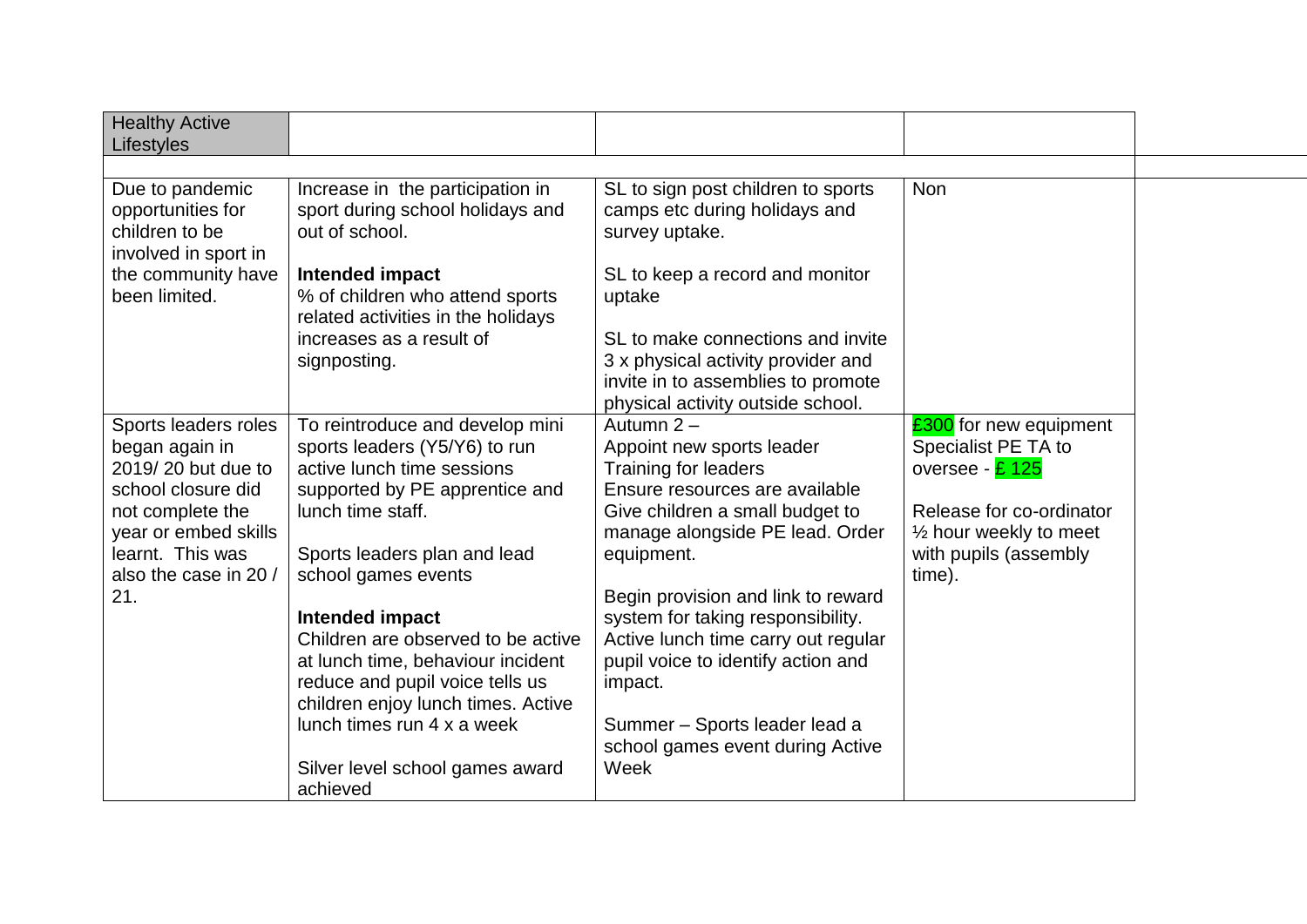| Not all children are<br>receiving 2 hours of<br>physical activity per<br>week. Deep dive<br>showed mixed<br>understanding of<br>importance of health<br>and fitness                                                                                                                                               | Intended impact<br>Physical fitness of children and<br>staff improve.<br>All children take part in 2 hours of<br>physical activity per week (links<br>school games mark application) | SL to re-share outcomes of deep<br>dive and drive forward focus on the<br>fluency of the subject (physical<br>literacy)<br>Autumn 1 – trail active lunch times<br>1 x per week (fitness Friday)                                | Active lunch time role<br>£2029                                                                                 |
|-------------------------------------------------------------------------------------------------------------------------------------------------------------------------------------------------------------------------------------------------------------------------------------------------------------------|--------------------------------------------------------------------------------------------------------------------------------------------------------------------------------------|--------------------------------------------------------------------------------------------------------------------------------------------------------------------------------------------------------------------------------|-----------------------------------------------------------------------------------------------------------------|
| Due to 'lock down,<br>restrictions not<br>allowing sports<br>clubs etc to run<br>some children be<br>have been inactive<br>for a substantial<br>period of time.<br><b>Restrictions have</b><br>prevented many<br>children attending<br>sports clubs, which<br>is likely to have<br>impacted on fitness<br>levels. |                                                                                                                                                                                      | Autumn 2 training sports leaders<br>and increase active lunch times to<br>4 times per week.<br>Subject leader to monitor uptake<br>and provide feedback to sports<br>leaders.<br>Specialist PE TA to oversee in<br><b>KS2.</b> |                                                                                                                 |
| Due to school<br>closure and COVID<br>restrictions school<br>did not take part in<br>cancer run as<br>school though<br>families did take                                                                                                                                                                          | To enter the Children's Cancer run<br>as a family event. Target - 25<br>families (June 2021)<br>Intended impact<br>At least 25 families take part in the<br>Children's Cancer Run.   | PE lead to organise event and<br>ensure staff to support.                                                                                                                                                                      | Fund coach travel for all<br>and entry for 1 child and<br>1 adult<br>Coach travel<br>£150<br>Entry £6 per child |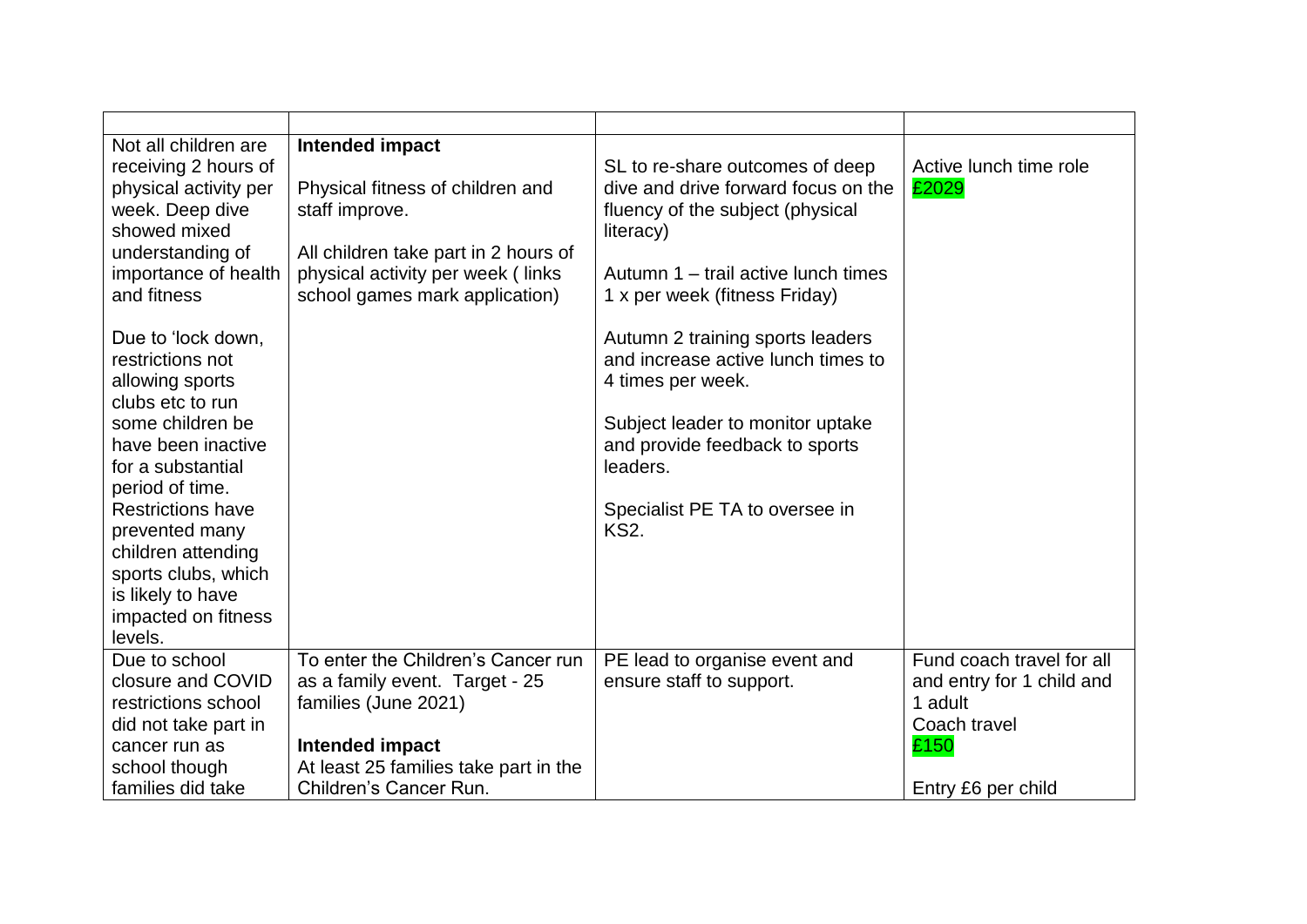| part through school<br>signposting.                                                                                                                                                                                                                                                                                                                                                                                                                                      | Running is promoted as a family<br>fun sport                                                                                                                                                                                                                                                                       |                                                                                                                                                                                                                                                                                                                                                                                                                                                             | Approx $\frac{2150}{20}$ based on 25<br>entries                                         |
|--------------------------------------------------------------------------------------------------------------------------------------------------------------------------------------------------------------------------------------------------------------------------------------------------------------------------------------------------------------------------------------------------------------------------------------------------------------------------|--------------------------------------------------------------------------------------------------------------------------------------------------------------------------------------------------------------------------------------------------------------------------------------------------------------------|-------------------------------------------------------------------------------------------------------------------------------------------------------------------------------------------------------------------------------------------------------------------------------------------------------------------------------------------------------------------------------------------------------------------------------------------------------------|-----------------------------------------------------------------------------------------|
| Themed weeks are<br>successful in school<br>on other curriculum<br>areas and often<br>allow children to<br>sample new things.<br>Visits to other<br>schools have<br>involved<br>observation of full<br>weeks designated<br>to sport.<br>In 2018/19 school<br>held its first active<br>week. Feedback<br>was positive for<br>parents and<br>children.<br>Due to school<br>closure Active Week<br>2019/20 could not<br>take place. A<br>modified version ran<br>in 20 / 21 | To hold an 'active week' in<br>summer 2 once again, building on<br>feedback from previous year<br>Intended impact<br>Increase participation in physical<br>activity.<br>Experience new sports and<br>signpost to community clubs<br>related to the experience.<br>Learn how to be physically and<br>mentally well. | Aut 1 – Begin to source lists of<br>externals sporting providers to be<br>involved in the events.<br>Audit year groups to find out sports<br>children would be interested in<br>taking part in.<br>Aut 2 - book providers<br>Spring 1 – plan week and specific<br>intended impact. (to involve sports<br>day)<br>Spring 2 – disseminate plan to staff<br>with designated roles<br>Summer 2 - All together active<br>week takes place. Evaluate<br>outcomes. | £1500 (to include 1<br>sporting trip per year and<br>cost of providers for the<br>week) |
| Due to the<br>pandemic after                                                                                                                                                                                                                                                                                                                                                                                                                                             | To increase the number of clubs<br>on offer so at at least 35% of                                                                                                                                                                                                                                                  | Aut 21 - New clubs lead allocated                                                                                                                                                                                                                                                                                                                                                                                                                           | % of PE apprentice cost<br>£2100                                                        |
| school clubs did not                                                                                                                                                                                                                                                                                                                                                                                                                                                     | pupils take part (link school games                                                                                                                                                                                                                                                                                | PE lead supports to develop a year                                                                                                                                                                                                                                                                                                                                                                                                                          |                                                                                         |
| occur consistently                                                                                                                                                                                                                                                                                                                                                                                                                                                       | award) including targeting least                                                                                                                                                                                                                                                                                   | plan for clubs identifying type of                                                                                                                                                                                                                                                                                                                                                                                                                          |                                                                                         |
| over the last 2                                                                                                                                                                                                                                                                                                                                                                                                                                                          | active.                                                                                                                                                                                                                                                                                                            | club and year group to include:                                                                                                                                                                                                                                                                                                                                                                                                                             |                                                                                         |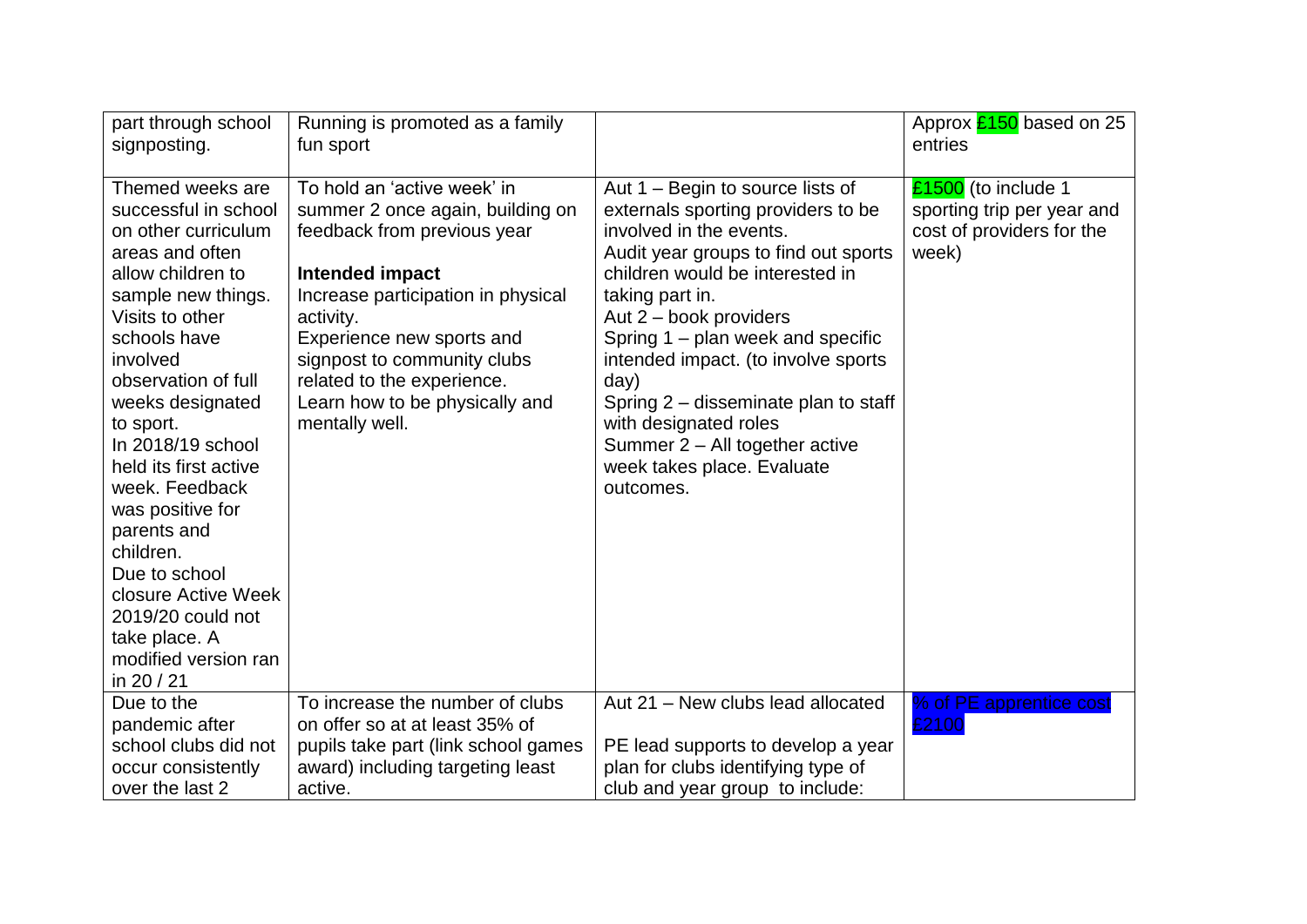| academic years<br>reducing the<br>children's access to<br>sporting clubs and<br>physical activity.                                                                                               | Targeted provision for the least<br>active 10%                                                                                                                                           | Gymnastics<br><b>Basetball</b><br>Football<br><b>Netball</b><br>Cricket<br>Music and movement<br>Yoga<br>Identify target children (least<br>active) and monitor uptake and<br>participation.<br>Spring – PE subject lead monitors<br>sports club provision (observation /<br>pupil voice)<br>PE lead to source clubs available<br>from external providers to<br>supplement school based clubs. |                                                                                                                        |
|--------------------------------------------------------------------------------------------------------------------------------------------------------------------------------------------------|------------------------------------------------------------------------------------------------------------------------------------------------------------------------------------------|------------------------------------------------------------------------------------------------------------------------------------------------------------------------------------------------------------------------------------------------------------------------------------------------------------------------------------------------------------------------------------------------|------------------------------------------------------------------------------------------------------------------------|
| <b>Competitive Sport</b>                                                                                                                                                                         |                                                                                                                                                                                          |                                                                                                                                                                                                                                                                                                                                                                                                |                                                                                                                        |
| Continued<br>increased<br>participation in<br>sports festivals from<br>9 in 2015-16 to 20<br>in 2016-17, 22 in<br>2017/18. In 2018/19<br>this decreased to<br>16. Entries for<br>2019/20 are not | To continue increase participation<br>in competitive events and improve<br>standards achieved in KS2. (target<br>22)<br>To increase number of teams that<br>reach School Games Standard. | SL to ensure PE curriculum to be<br>planned around competition cycle<br>Planned participation to be RAG<br>rated when attended.<br>Code for events: All events will<br>come under the heading of :<br>ACCESS - pupils who wouldn't normally                                                                                                                                                    | <b>SSP</b><br>Coach travel £160 per<br>event (SSP funded)<br>Release for teacher per<br>event covered within<br>school |